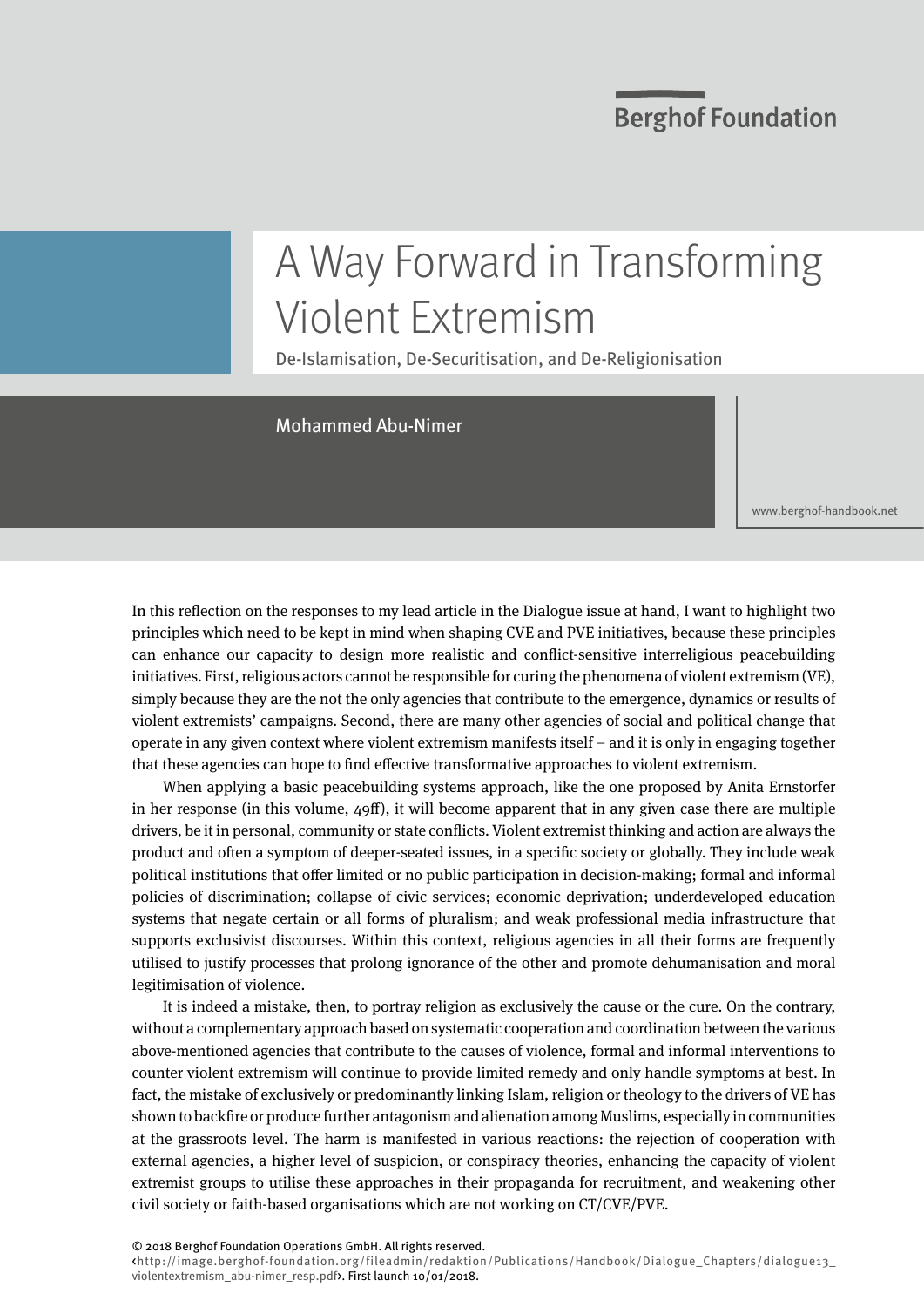## **Shared citizenship: a common framework beyond CT/CVE/PVE**

There is no doubt that security measures and arrangements to prevent immediate threats of terrorist acts are necessary, especially in frontline zones. However, the massive and disproportionate investment in such security measures in comparison to investment in long-term preventive measures constitutes a severe violation of the basic rights of all citizens in such communities.

In both economically developed and underdeveloped societies, preventive and short-term (5- to 10-year) intervention should not be done without placing core values of citizenship at the heart of these strategies. The citizenship project in Iraq, as identified by Jetka (in this volume, 38), is an example of a fragile state system that has the economic potential for development, yet the failure to strengthen a common citizenship identity will always allow sectarian and religious loyalties to override the rule of law or even national security systems. The "classic secularist approach" (i.e. separation of religion from state), as proposed by Jekta and some colleagues from the Western Balkans (in this volume, 42f and 72), is not the solution. Instead, I propose developing religious and interreligious frameworks and tools to educate for common citizenship as a better way forward in such a context.

Policy-makers and religious agencies around the world are still struggling to find a healthy and balanced formula to work together and constructively engage in ways that allow the potentially positive role of religious agencies to fully materialise in an independent governance system and bridge the divide between secular and religious approaches to governance.

This challenge does not only exist in secular political systems which avoid or sideline the possible role of religious agencies and use secular human rights discourses to evaluate their relationships with stakeholders. It is also present in societies in which religion is systematically included in politics and policy-making and has been institutionalised (there are such examples in Jewish, Muslim, Buddhist, Christian and Muslim societies; and Radwan El Sayed's comment elaborates on some of the tensions in such societies in the MENA region).

In both contexts, whether working on CVE/PVE through religious agencies or with secular policymakers, it is clear that these actors are in dire need of policy and religious literacy (again, El Sayed picks this issue up as "qualification", in this volume, PAGE). Religious leaders need to learn more about ways to engage with policy-makers and would benefit from basic knowledge of how policy advocacy and governance systems work. Policy-makers would benefit from learning the basics about religious diversity, the meaning of religious identity, and mechanisms to engage with faith-based organisations.

Faith alone is not enough to produce policy change or change in prejudice or antireligious perceptions. Having strong beliefs, striving to do good and preaching for peace, harmony and social cohesion is certainly a positive quality. Nevertheless, for such a message to be systematically and properly integrated in policy circles, religious agencies need to develop a clear religious framework that supports shared citizenship based on respect for the fundamental human rights of all citizens. In addition, religious agencies and actors need to develop basic skills of communicating with non-religious actors outside of their own religious enclaves: writing press releases; designing social media campaigns; writing brief policy papers; providing empirical evidence to support their claims or demands for change; forging strategies of partnership and coalition building, etc. Obviously, these are the technicalities and pragmatics of building alliances to promote social and political change. First, however, religious actors and agencies need to have the inner willingness to engage with outsiders, especially secular agencies which might share the same passion for change but use completely different approaches and discourses to achieve it. Finding common understanding and interests in defining and enforcing mechanisms can ensure equal citizenship for secular and religious constituencies.

Political actors and agencies who work for CVE/PVE also need to learn basic skills: religious literacy to distinguish between the core values and ideals and the basic core practices of faith; control of inherent personal and ideological biases against faith groups; conflict analysis and mapping tools to learn about the faith-based organisations (FBOs) and religious terrain of their constituencies, etc. However, if they are open to gaining these skills, political actors and agencies might develop a genuine understanding that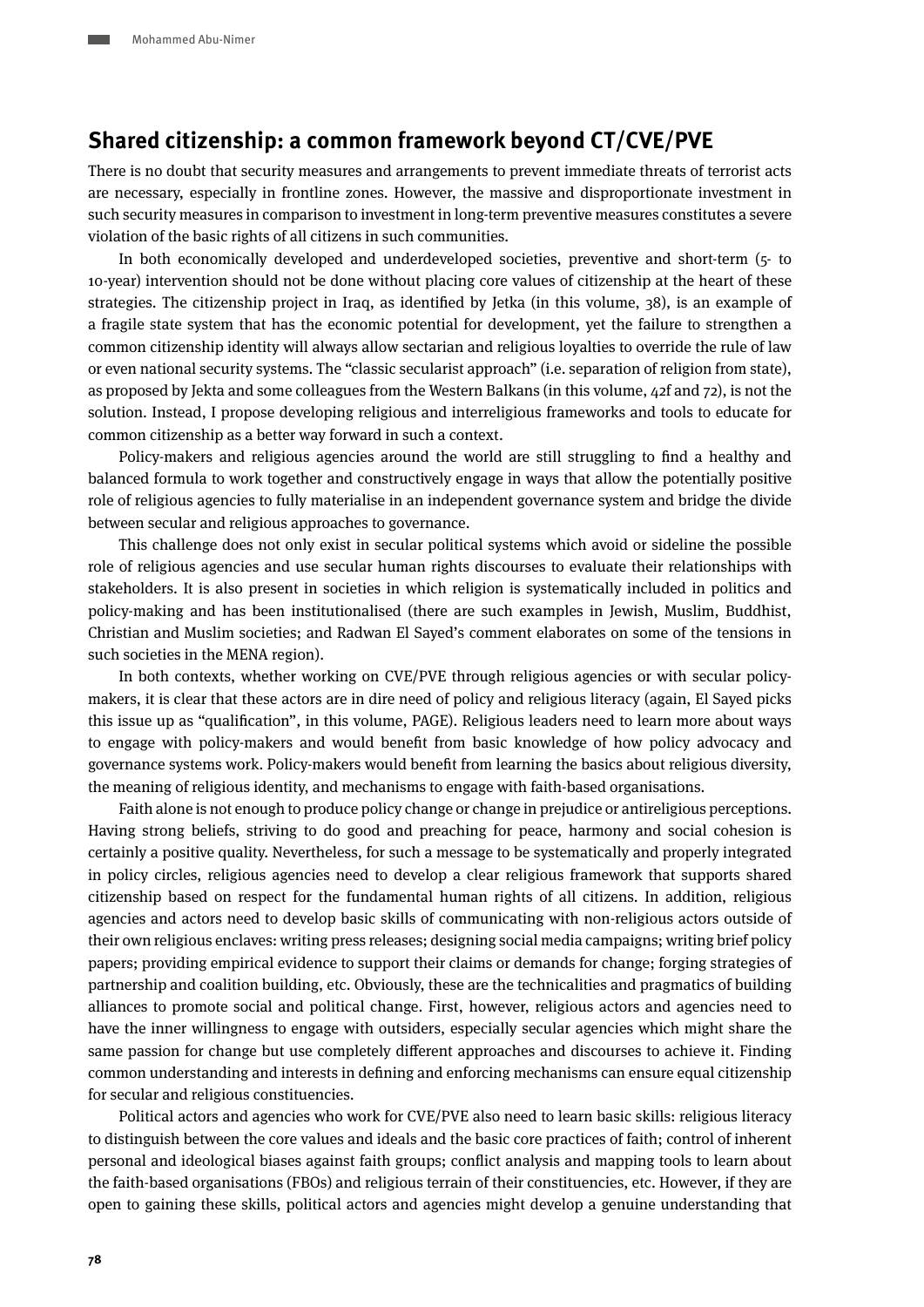religious agencies and actors have the same rights as other stakeholders in society to engage in policy advocacy and that they can be an integral part of such a process. This level of awareness paves the way to healthy interaction with most if not all religious stakeholders who want to engage with policy-makers.

Finding commonalities between such diverse forces as those who work in CVE/PVE requires sustained dialogue platforms designed specifically to identify common issues for collaboration and develop a sense of genuine respect for ideological and identity-based differences.

## **Interreligious peacebuilders and CVE/PVE: between rejection, accommodation and cooptation**

Beyond the ideological critique of the so-called CVE/PVE field (referred to, for example, by Ernstorfer in this volume), it is clear from talking to many peacebuilding practitioners that donors, governmental agencies and civil society organisations in many cases are implementing similar if not the same activities that have been labelled as peacebuilding in past decades, yet they label it as CVE/PVE in order to either gain access to funds or cater to a domestic and international political agenda.

Many peacebuilding practitioners find themselves in a moral dilemma when offered funds to implement their usual projects, but under the umbrella or framework of CVE/PVE. Among these peacebuilders, there are practitioners who engage and accept the funds but are not aware of donor politics or national and international policies of focusing on terrorism and being motivated exclusively by security concerns. This 'coopted' group of practitioners and organisations have willingly accepted the securitisation of the field. There are two further categories of practitioners: those who reject any engagement with CT/CVE/PVE and those who accept the funds and engagement within the discussed parameters. These practitioners have rationalised their engagement by arguing that no strings were actually attached by the donor, if they do not take the funds then other NGOs will and possibly cause harm, and that there is something good coming out of their intervention which will outweigh the negative impact of engaging with "the CT/CVE/PVE" industry.

There is no doubt that regardless of the decision on engagement or non-engagement, there are certain consequences that will manifest on the ground. Moral and ethical judgement of those who engage with such programmes as "traitors to the peace cause" or labelling those who refuse to work on such projects as "radical or obstructionist" is not useful for the field of peacebuilding and merely contributes to further divisions in local peace camps.

Thus, regardless of whether you are a rejectionist or accommodator, it is essential that we all use peacebuilding ethics in responding to and dealing with CVE/PVE programmes. As correctly proposed by Ernstorfer, the principle of "Do No Harm" can be an effective filter to sort out the risk of Islamisation and securitisation as a result of certain programmes at both national and community levels. For example, indicators of possible harm to the local community can include the following: when developing a basic manual on how to counter violent extremism, the agency only uses examples from Muslim communities or from Islamic sources; excluding other faith groups forms the entire intervention although the community is ethnically and religiously mixed; neglecting to contextualise the manifestations of VE and solely linking it to theological causes; partnering with individuals from the community who lack any religious credibility or access to mainstream religious institutions; framing CVE as dealing with "individual religious fanatics," without any reference to structural causes of violence, etc.

## **Gender and an interreligious PVE/CVE strategy**

It is true, as Sanam Naraghi Anderlini has pointed out in her response, that gender was not addressed in a systematic way in the lead article. However, I would like to correct the impression that "in making the case for more robust inclusion of religious agencies, he assumes that the other sectors – notably women – are already fully integrated and resourced, while religious actors are still excluded" (in this volume, 28).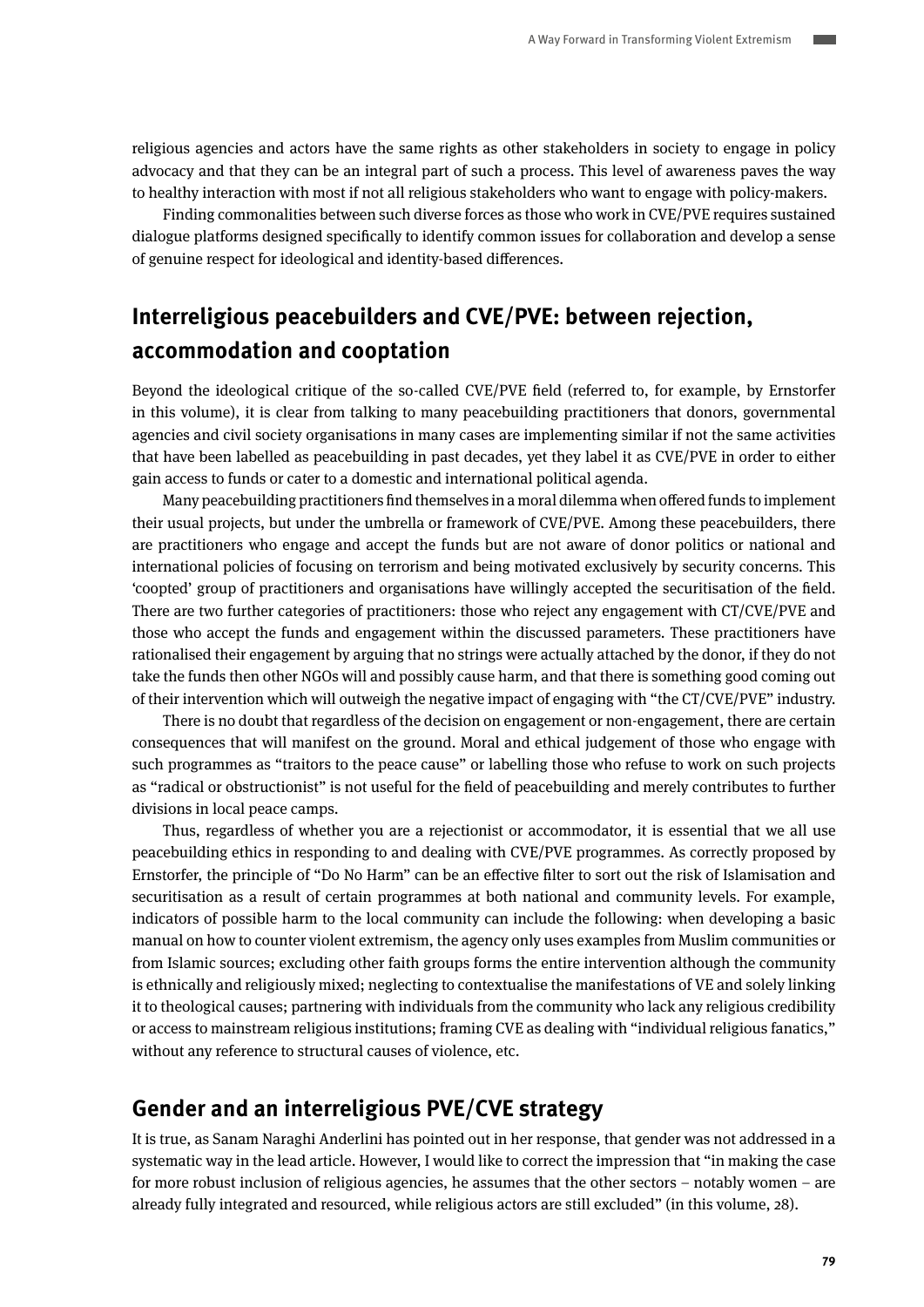The main focus of the lead article was on religious actors rather than gender, ethnicity, race, culture or other forms of identity. In addition, the argument in the lead article clearly states in various sections the need for a comprehensive and transformative approach when dealing with CT/CVE/PVE. This approach is aligned with the notion of positive peace and abolishing all structures of violence as articulated by many peacemakers and scholars (Galtung 1969). It is also based on the same values of non-violence, equality and pluralism. Nevertheless, it is important to provide more clarifications on the treatment of gender in interreligious peacebuilding and in addressing violent extremism.

Similar to race, ethnicity, class or nationality, violent extremist ideology in my view transcends the gender divide. A survey of Boko Haram-affiliated female and male groups revealed, for example, that women contribute to the perpetration of violent extremist discourse and structures (Botha/Abdile 2017). However, it is also clear that due to structures of violence (lack of access to education, early marriage, economic dependency and other factors) that exist in such contexts, women can be more vulnerable and thus in need of targeted systematic intervention strategies (SFCG/RASED 2016). From an interreligious peacebuilding perspective, a resilience-based approach (CRS, 2017) to engaging women in CVE/PVE interventions is crucial in order to avoid the perpetuation of asymmetric power relations that characterise most, if not all, religious agencies (as Naraghi Anderlini correctly points out in her response essay in this volume). The resilience-based approach, when engaging religious agencies in CVE/PVE, does not need to be based on the exclusion of women (as was the case in Kenya; see Naraghi Anderlini in this volume, PAGE) or marginalised youth. On the contrary, their systematic inclusion in the intervention can be a direct or indirect strategic (?) challenge to the exclusionist discourse of violent extremism.

The challenges that interreligious peacebuilding practitioners face when attempting to address the gender issue within a CVE/PVE programme are related to the inherent structure and nature of hierarchical and patriarchal religious leadership systems. It should also be noted that in most of these formal religious institutions, women are part of the implementation system: in many cases they do a lot of the groundwork for the religious leaders. Nevertheless, in terms of their public representation they lag behind the formal male leadership.

In order to challenge religious extremist ideology, there is a need to strategically engage the highest level of actors who have the theological authority and can counter the narrative of theological extremism. For example, in an attempt to launch a platform of Christian-Muslim Arab religious leaders, the 23 Muftis and Patriarchs had to be engaged, and no women occupy such positions. Alternative ways were therefore pursued to include women in other platforms: a working-level group of these religious institutions was created and each of the religious leaders nominated a representative. At this level, five women became members of the working group (in de facto terms, the group that deals with planning). Another strategy to enhance women's participation in this platform included expanding the platform to include FBOs. In such organisations, there is often far greater participation and representation of women at the leadership level than in formal religious structures. A third strategy that has been adopted by other organisations is to create a parallel advisory group to provide input in an intervention addressed to formal religious organisations that have exclusively male representation. A fourth strategy that has been widely utilised to engage women in interreligious peacebuilding is to avoid focusing on theological discussions and instead to address day-to-day interfaith issues (such as ways of living together, including health, citizenship and education). In such interventions, the role of the formal religious leaders becomes more of a symbolic one of theologically endorsing the objectives of the intervention. Despite the limitations of such approaches to address the religious institutions' asymmetrical power structure in such contexts, women can become influential in both forming the agenda and in embedding these strategies in CVE/PVE.

Beyond the simple inclusion of a few women in the intervention and even providing them with important access to the discussions taking place in the male-dominated platforms of religious leaders, the challenge in interreligious peacebuilding with CVE/PVE, of course, is still to systematically integrate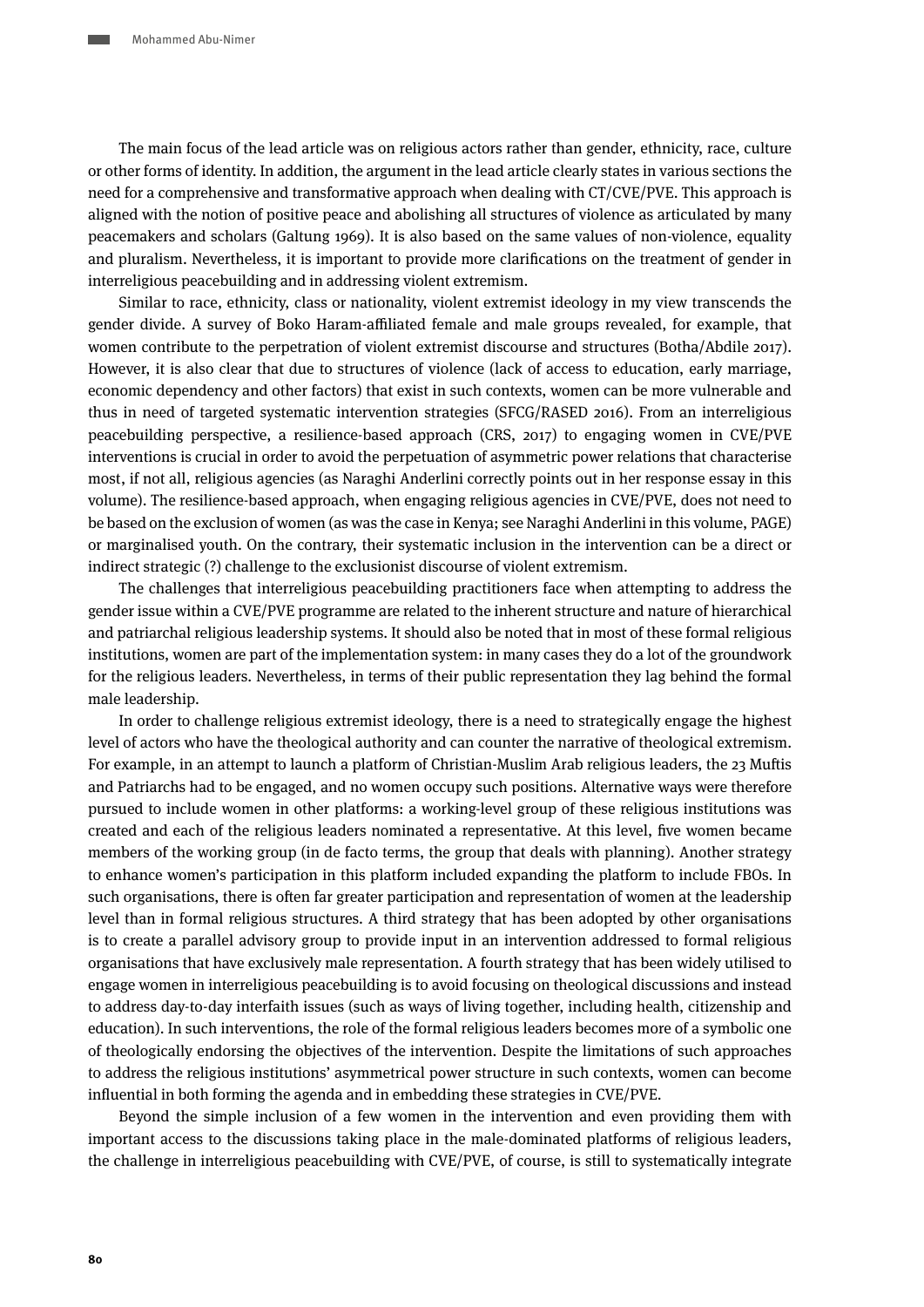gender analytical perspectives. Unfortunately, the presence of women around the table in such contexts does not ensure systematic inclusion, especially if the intervention design is based on tokenism.

## **A way forward**

When we de-religionise the phenomenon of violent extremism and expand the definition to include other forms of identities such as race, ethnicity and class, the same challenge that faces the PVE/CVE programmes in regard to the gender analytical perspective in interreligious settings exists. As Naraghi Anderlini points out: "The rigid interpretations of religious, cultural, national, ethnic or sectarian identity that extremist movements espouse aim to foster deep 'bonds' between their followers and recruits, while fomenting divisions with and the exclusion of others. This normalisation of intolerance and disrespect for people of different ethnicities, religions, gender or nationalities lays the groundwork from which the more radicalised and violent forms of extremism can grow." (in this volume, 24)

I want to reiterate that for practitioners carrying out intervention programmes in the field of CT/CVE/ PVE, it is essential to expand beyond the analytical framework to include tools based on transformative peacebuilding approaches. Only through these lenses can participants gain an enhanced awareness of the structural forms of violence that lead to different forms of VE. An intentional outcome of such awarenessraising is realising the need to initiate coalition building across these socially constructed boundaries of identity. This means that an interreligious peacebuilding programme operating in conflict areas will aim to develop alliances with other social change movements (focusing on gender, race, ethnicity, nationality and so on) that promote justice and equality. Such alliances and coalitions cannot be formed when peacebuilders and their agencies continue to work in silos or in segregated communities of practice, divided by thematic interests or by 'identity specialisation' like gender, race or ethnicity. As Ernstorfer stated in her response: "Peacebuilding actors will need to work together very closely if they want to influence the PVE/ CVE discourse and programming according to peacebuilding and conflict-sensitivity principles. No single peacebuilding actor will be able to do this alone." (in this volume, 58).

For policy-makers, gaining a deeper understanding of the potential contribution of interreligious peacebuilding in responding to CT/CVE/PVE requires engagement with religious actors beyond instrumentalising them; it also means designing responses that will take into consideration the need for wider inclusion of alienated religious communities in the dominant social fabric. In the European context, this requires policies that facilitate respect and protection of new migrants and refugees who do not subscribe to the dominant secular culture. Similarly, in Muslim societies this requires the creation and enforcement of policies that safeguard the rights of religious minorities and secular groups.

For researchers and scholars who are addressing violent extremism and interreligious dialogue, it is necessary to continue to build more theoretically grounded frameworks to guide the process of integrating religious peacebuilding into the field. This means:

- $\equiv$  articulating a solid and clear research agenda with priorities and mapping of interreligious peacebuilding and its contribution to CT/CVE/PVE;
- $\equiv$  enhancing the capacity of practitioners and researchers to provide empirical evidence of effective intervention programmes in responding to VE;
- $\equiv$  developing a more sophisticated, complex and nuanced set of tools to respond to CT/CVE/PVE in different settings of violent and non-violent conflict;
- $\equiv$  developing strategic communication formats, such as policy briefs, which are accessible to policymakers and useful in guiding their engagement with religious agencies.